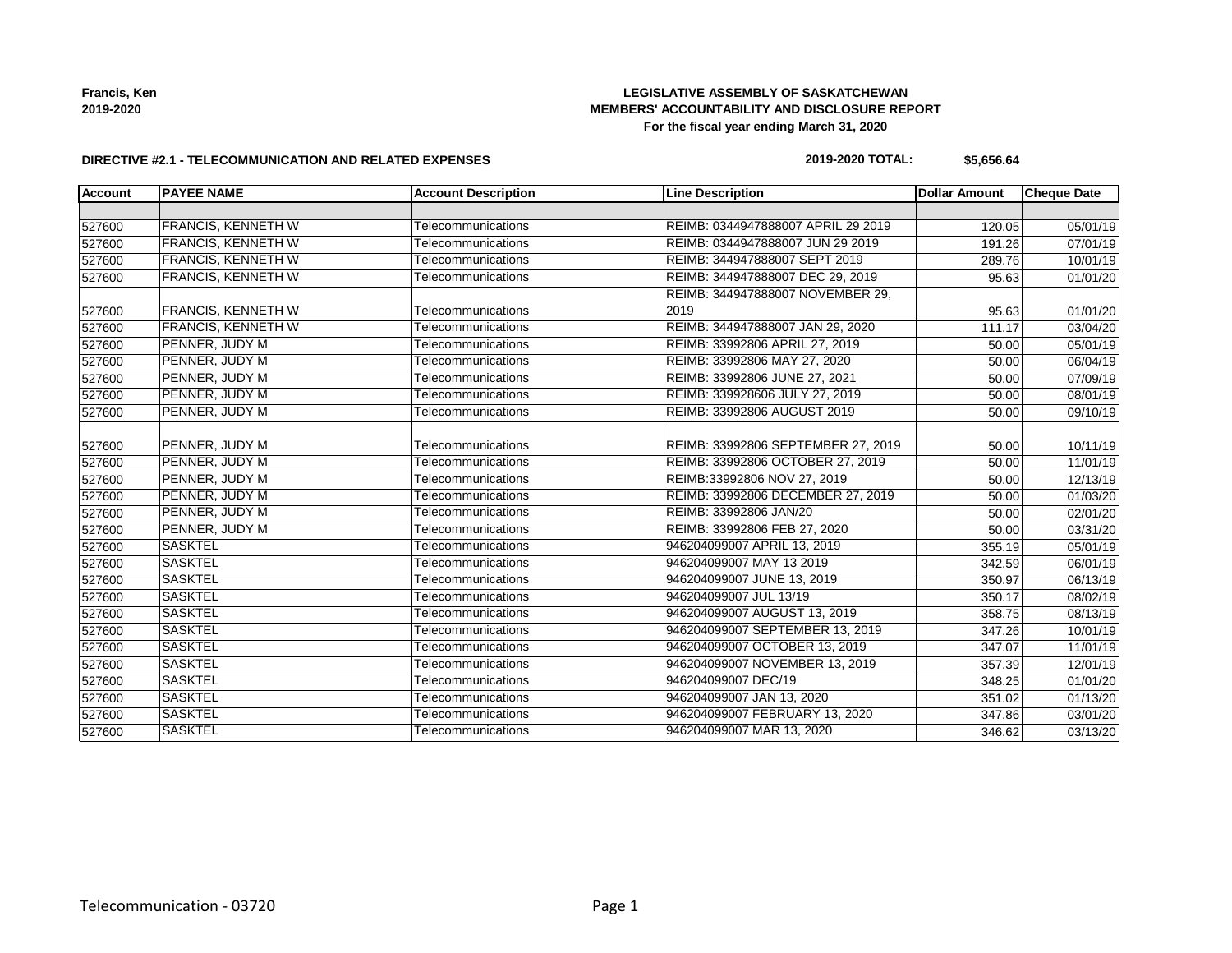## **LEGISLATIVE ASSEMBLY OF SASKATCHEWAN MEMBERS' ACCOUNTABILITY AND DISCLOSURE REPORT For the fiscal year ending March 31, 2020**

#### **DIRECTIVE #3.1 - MLA TRAVEL AND LIVING EXPENSES**

#### **2019-2020 TOTAL: \$26,006.40**

| <b>Account</b> | <b>PAYEE NAME</b>         | <b>Account Description</b>  | <b>Line Description</b>        | <b>Dollar Amount</b> | <b>Cheque Date</b> |
|----------------|---------------------------|-----------------------------|--------------------------------|----------------------|--------------------|
|                |                           |                             |                                |                      |                    |
| 541900         | <b>FRANCIS, KENNETH W</b> | Elected Rep - Travel        | MLA TRAVEL APRIL 01-30, 2019   | 2,405.25             | 05/06/19           |
|                |                           |                             | MAY 2019 MLA REGINA            |                      |                    |
| 541900         | <b>FRANCIS, KENNETH W</b> | <b>Elected Rep - Travel</b> | <b>ACCOMMODATIONS</b>          | 1,242.89             | 07/01/19           |
|                |                           |                             | APRIL 2019 MLA REGINA          |                      |                    |
| 541900         | <b>FRANCIS, KENNETH W</b> | <b>Elected Rep - Travel</b> | <b>ACCOMMODATIONS</b>          | 957.97               | 07/01/19           |
|                |                           |                             | JUNE 2019 MLA REGINA           |                      |                    |
| 541900         | <b>FRANCIS, KENNETH W</b> | <b>Elected Rep - Travel</b> | <b>ACCOMMODATIONS</b>          | 2,255.43             | 07/01/19           |
| 541900         | <b>FRANCIS, KENNETH W</b> | Elected Rep - Travel        | MLA TRAVEL JUN 20-27 2019      | 650.20               | 07/01/19           |
| 541900         | <b>FRANCIS, KENNETH W</b> | Elected Rep - Travel        | MLA TRAVEL MAY 1-17 2019       | 1,947.65             | 07/10/19           |
|                |                           |                             | MAY-SEP 2019 MLA REGINA        |                      |                    |
| 541900         | <b>FRANCIS, KENNETH W</b> | Elected Rep - Travel        | <b>ACCOMMODATIONS</b>          | 3,179.41             | 10/01/19           |
| 541900         | <b>FRANCIS, KENNETH W</b> | <b>Elected Rep - Travel</b> | MLA TRAVEL JUL 15-SEP 19, 2019 | 1,442.00             | 11/01/19           |
| 541900         | <b>FRANCIS, KENNETH W</b> | Elected Rep - Travel        | MLA TRAVEL JAN 9-FEB 11, 2020  | 1,343.20             | 03/04/20           |
| 541900         | <b>FRANCIS, KENNETH W</b> | Elected Rep - Travel        | MLA TRAVEL OCT 3-31, 2020      | 2,118.00             | 03/04/20           |
| 541900         | <b>FRANCIS, KENNETH W</b> | Elected Rep - Travel        | MLA TRAVEL NOV 27-DEC 5, 2020  | 1,272.75             | 03/04/20           |
|                |                           |                             | OCT-DEC 2019 MLA REGINA        |                      |                    |
| 541900         | <b>FRANCIS, KENNETH W</b> | <b>Elected Rep - Travel</b> | <b>ACCOMMODATION EXPENSE</b>   | 4,368.50             | 03/04/20           |
| 541900         | <b>FRANCIS, KENNETH W</b> | Elected Rep - Travel        | MLA TRAVEL NOV 3-26, 2020      | 2,823.15             | 03/04/20           |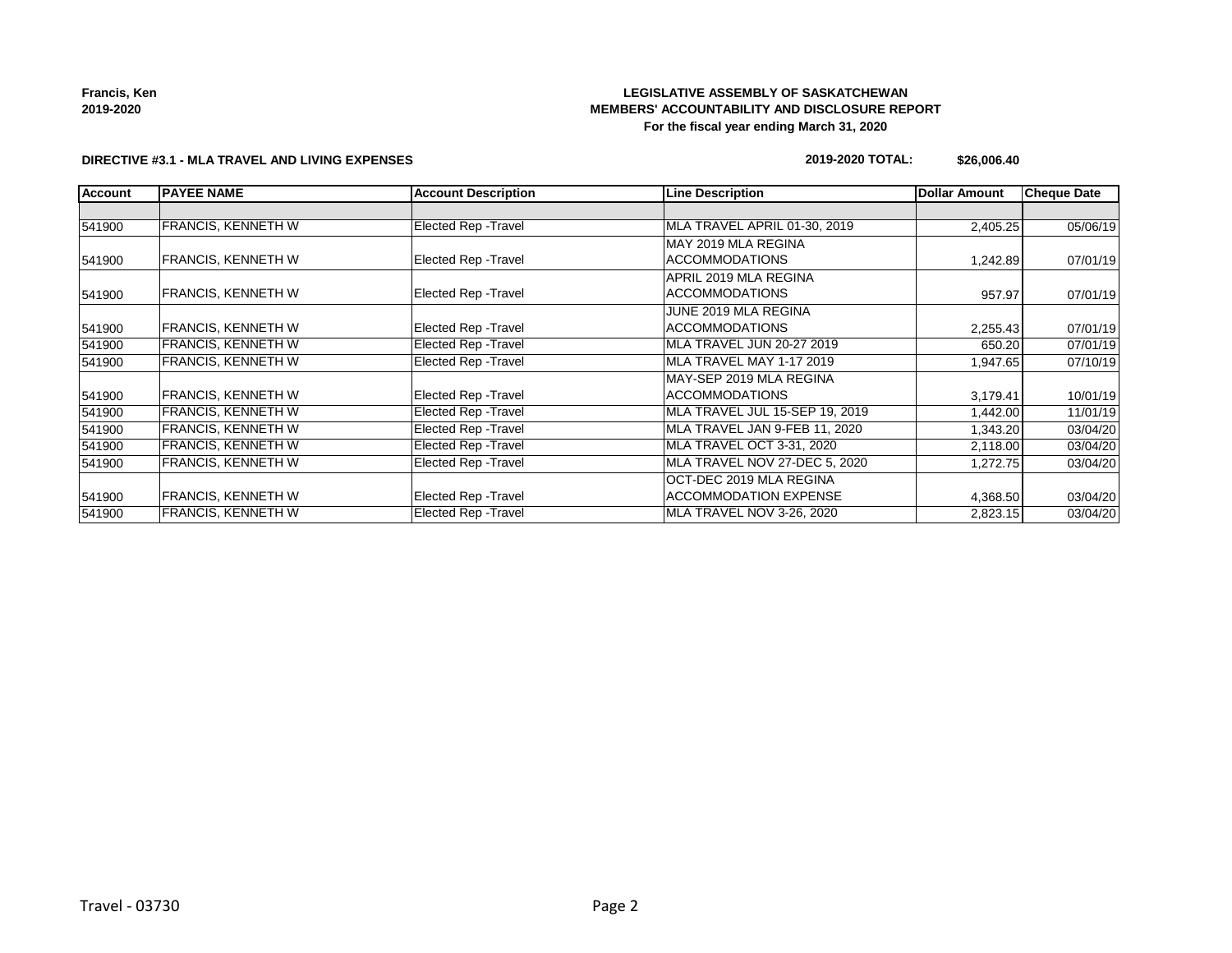## **LEGISLATIVE ASSEMBLY OF SASKATCHEWAN MEMBERS' ACCOUNTABILITY AND DISCLOSURE REPORT For the fiscal year ending March 31, 2020**

**2019-2020 TOTAL: \$39,209.10**

| <b>Account</b> | <b>PAYEE NAME</b>                                          | <b>Account Description</b>                                                | <b>Line Description</b>        | <b>Dollar Amount</b> | <b>Cheque Date</b> |
|----------------|------------------------------------------------------------|---------------------------------------------------------------------------|--------------------------------|----------------------|--------------------|
|                |                                                            |                                                                           |                                |                      |                    |
| 521372         | <b>ORTMAN, RICHELLE</b>                                    | <b>Photographer's Services</b>                                            | <b>PHOTOGRAPHY</b>             | 200.00               | 03/01/20           |
| 522000         | T. KLARENBACH ENTERPRISES LTD.                             | Rent of Ground, Buildings and Other Space   APRIL 2019 MLA OFFICE RENT    |                                | 2,000.35             | 04/01/19           |
| 522000         | T. KLARENBACH ENTERPRISES LTD.                             | Rent of Ground, Buildings and Other Space                                 | MAY 2019 MLA OFFICE RENT       | 2,000.35             | 04/15/19           |
| 522000         | T. KLARENBACH ENTERPRISES LTD.                             | Rent of Ground, Buildings and Other Space                                 | JUNE 2019 MLA OFFICE RENT      | 2,000.35             | 05/15/19           |
| 522000         | T. KLARENBACH ENTERPRISES LTD.                             | Rent of Ground, Buildings and Other Space                                 | JULY 2019 MLA OFFICE RENT      | 2,000.35             | 06/12/19           |
| 522000         | T. KLARENBACH ENTERPRISES LTD.                             | Rent of Ground, Buildings and Other Space   AUGUST 2019 MLA OFFICE RENT   |                                | 2,000.35             | 07/16/19           |
| 522000         | T. KLARENBACH ENTERPRISES LTD.                             | Rent of Ground, Buildings and Other Space                                 | SEPTEMBER 2019 MLA OFFICE RENT | 2,000.35             | 08/02/19           |
| 522000         | T. KLARENBACH ENTERPRISES LTD.                             | Rent of Ground, Buildings and Other Space                                 | OCTOBER 2019 MLA OFFICE RENT   | 2,000.35             | 09/06/19           |
| 522000         | T. KLARENBACH ENTERPRISES LTD.                             | Rent of Ground, Buildings and Other Space                                 | NOVEMBER 2019 MLA OFFICE RENT  | 2,000.35             | 10/01/19           |
| 522000         | T. KLARENBACH ENTERPRISES LTD.                             | Rent of Ground, Buildings and Other Space   DECEMBER 2019 MLA OFFICE RENT |                                | 2,000.35             | 11/05/19           |
| 522000         | T. KLARENBACH ENTERPRISES LTD.                             | Rent of Ground, Buildings and Other Space   JANUARY 2020 MLA OFFICE RENT  |                                | 2,000.35             | 12/03/19           |
| 522000         | T. KLARENBACH ENTERPRISES LTD.                             | Rent of Ground, Buildings and Other Space   FEBURARY 2020 MLA OFFICE RENT |                                | 2,000.35             | 01/02/20           |
| 522000         | T. KLARENBACH ENTERPRISES LTD.                             | Rent of Ground, Buildings and Other Space                                 | MARCH 2020 MLA OFFICE RENT     | 2,000.35             | 02/07/20           |
| 522200         | MINISTER OF FINANCE-MINISTRY OF<br><b>CENTRAL SERVICES</b> | Rent of Photocopiers                                                      | PHOTOCOPIER SERVICE FEES 19/20 | 100.00               | 01/01/20           |
| 522200         | <b>TOSHIBA OF CANADA LTD.</b>                              | Rent of Photocopiers                                                      | <b>COPIER CHARGES</b>          | 332.23               | 05/01/19           |
| 522200         | TOSHIBA OF CANADA LTD.                                     | Rent of Photocopiers                                                      | <b>COPIER CHARGES</b>          | 35.71                | 07/09/19           |
| 522200         | TOSHIBA OF CANADA LTD.                                     | Rent of Photocopiers                                                      | <b>COPIER CHARGES</b>          | 109.27               | 08/07/19           |
| 522200         | TOSHIBA OF CANADA LTD.                                     | Rent of Photocopiers                                                      | <b>COPIER CHARGES</b>          | 87.71                | 09/06/19           |
| 522200         | TOSHIBA OF CANADA LTD.                                     | Rent of Photocopiers                                                      | <b>COPIER CHARGES</b>          | 108.48               | 10/07/19           |
| 522200         | <b>TOSHIBA OF CANADA LTD.</b>                              | Rent of Photocopiers                                                      | <b>COPIER CHARGES</b>          | 99.36                | 11/06/19           |
| 522200         | TOSHIBA TEC CANADA BUSINESS<br>SOLUTIONS INC               | <b>Rent of Photocopiers</b>                                               | <b>COPIER CHARGES</b>          | 21.33                | 12/10/19           |
| 522200         | TOSHIBA TEC CANADA BUSINESS<br>SOLUTIONS INC               | <b>Rent of Photocopiers</b>                                               | <b>COPIER CHARGES</b>          | 96.04                | 01/08/20           |

## **DIRECTIVE #4.1 - CONSTITUENCY SERVICE EXPENSES**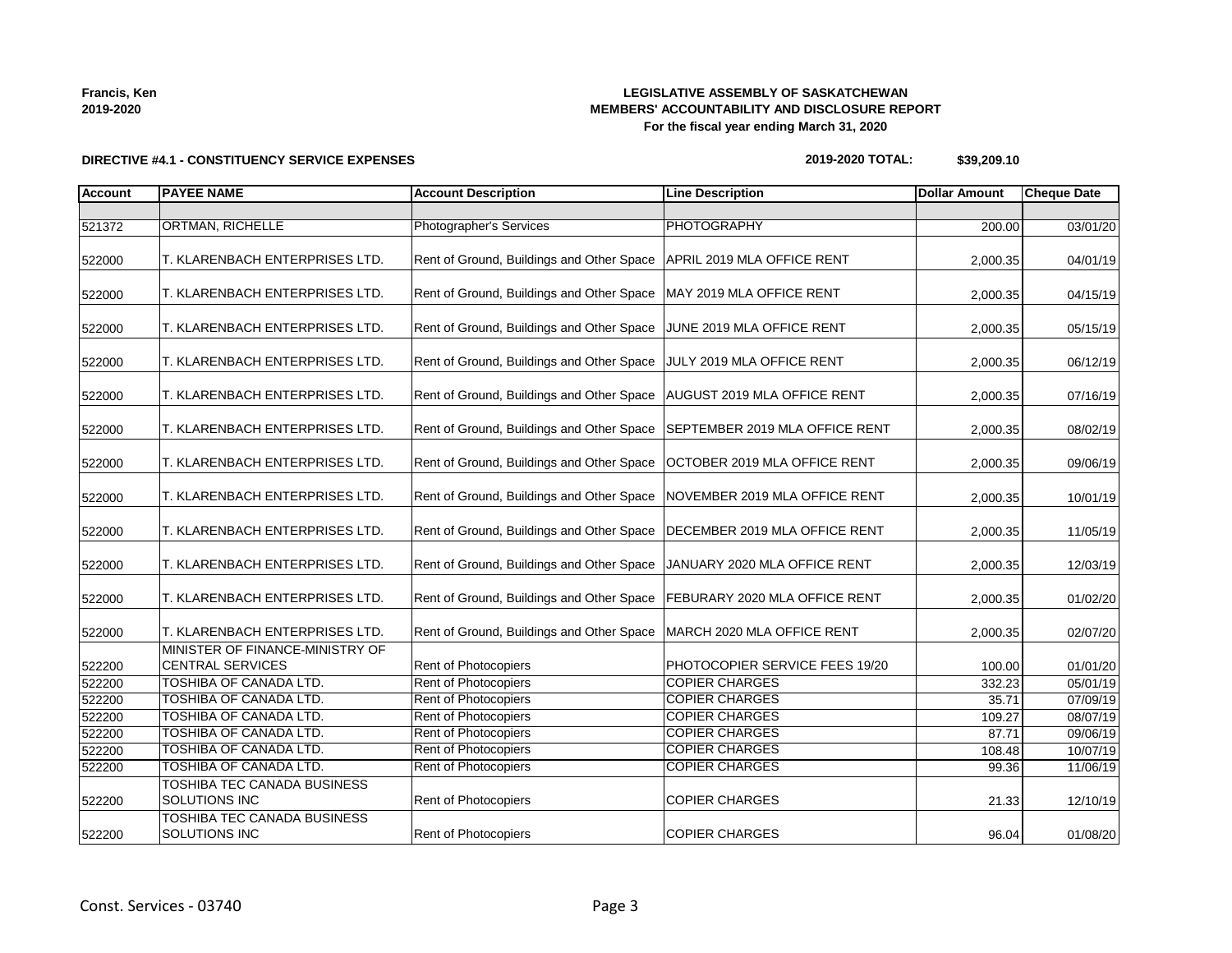| <b>Account</b> | <b>PAYEE NAME</b>                    | <b>Account Description</b>              | <b>Line Description</b>          | <b>Dollar Amount</b> | <b>Cheque Date</b> |
|----------------|--------------------------------------|-----------------------------------------|----------------------------------|----------------------|--------------------|
|                | <b>TOSHIBA TEC CANADA BUSINESS</b>   |                                         |                                  |                      |                    |
| 522200         | SOLUTIONS INC                        | Rent of Photocopiers                    | <b>COPIER CHARGES</b>            | 82.12                | 03/01/20           |
|                | TOSHIBA TEC CANADA BUSINESS          |                                         |                                  |                      |                    |
| 522200         | <b>SOLUTIONS INC</b>                 | Rent of Photocopiers                    | <b>COPIER CHARGES</b>            | 89.10                | 03/10/20           |
| 522500         | <b>KELLY INSURANCE BROKERS</b>       | <b>Insurance Premiums</b>               | FRAK511-60 OFFICE INSURANCE      | 662.50               | 04/01/19           |
| 525000         | <b>BRANDLE, CRYSTAL M</b>            | Postal, Courier, Freight and Related    | <b>OFFICE SUPPLIES/POSTAGE</b>   | 4.66                 | 03/04/20           |
| 525000         | JAMAC PUBLISHING LTD.                | Postal, Courier, Freight and Related    | <b>POSTAGE</b>                   | 2,417.86             | 07/03/19           |
| 525000         | PENNER, JUDY M                       | Postal, Courier, Freight and Related    | OFFICE SUPPLIES POSTAGE          | 76.34                | 06/12/19           |
| 525000         | PENNER, JUDY M                       | Postal, Courier, Freight and Related    | POSTAGE/OFFICE SUPPLIES          | 34.22                | 06/19/19           |
| 525000         | PENNER, JUDY M                       | Postal, Courier, Freight and Related    | <b>POSTAGE</b>                   | 112.28               | 09/10/19           |
| 525000         | PENNER, JUDY M                       | Postal, Courier, Freight and Related    | <b>POSTAGE</b>                   | 13.91                | 01/17/20           |
| 525000         | SASKATCHEWAN PARTY CAUCUS            | Postal, Courier, Freight and Related    | <b>POSTAGE</b>                   | 47.43                | 09/01/19           |
| 528000         | <b>MURLIN ELECTRONICS</b>            | <b>Support Services</b>                 | <b>TECHNICAL SERVICE</b>         | 100.69               | 04/03/19           |
| 529200         | <b>FRANCIS, KENNETH W</b>            | <b>Professional Development</b>         | <b>REIMB: PNWER REGISTRATION</b> | 775.69               | 04/05/19           |
| 530000         | PENNER, JUDY M                       | <b>Communications Development Costs</b> | <b>CARD PRODUCTION</b>           | 59.99                | 12/13/19           |
| 530300         | MARU GROUP CANADA INC.               | Primary Research/Focus group            | Ad Hoc Research                  | 632.98               | 05/01/19           |
| 530300         | MARU GROUP CANADA INC.               | Primary Research/Focus group            | Ad Hoc Research                  | 632.98               | 08/01/19           |
| 530300         | MARU GROUP CANADA INC.               | Primary Research/Focus group            | AD HOC RESEARCH                  | 661.11               | 11/01/19           |
| 530300         | MARU GROUP CANADA INC.               | Primary Research/Focus group            | Ad Hoc Research                  | 661.11               | 03/01/20           |
| 530500         | GOLDEN WEST BROADCASTING LTD.        | Media Placement                         | <b>ADVERTISING</b>               | 1,075.00             | 06/01/19           |
| 530500         | GOLDEN WEST BROADCASTING LTD.        | <b>Media Placement</b>                  | <b>ADVERTISING</b>               | 50.00                | 06/01/19           |
| 530500         | GOLDEN WEST BROADCASTING LTD.        | Media Placement                         | <b>ADVERTISING</b>               | 100.00               | 06/01/19           |
| 530500         | <b>GOLDEN WEST BROADCASTING LTD.</b> | <b>Media Placement</b>                  | <b>ADVERTISING</b>               | 50.00                | 06/01/19           |
| 530500         | GOLDEN WEST BROADCASTING LTD.        | Media Placement                         | ADVERTISING                      | 537.50               | 07/01/19           |
| 530500         | GOLDEN WEST BROADCASTING LTD.        | Media Placement                         | <b>ADVERTISING</b>               | 537.50               | 07/01/19           |
| 530500         | GOLDEN WEST BROADCASTING LTD.        | Media Placement                         | <b>ADVERTISING</b>               | 199.00               | 01/01/20           |
| 530500         | JAMAC PUBLISHING LTD.                | <b>Media Placement</b>                  | <b>ADVERTISING</b>               | 374.00               | 04/05/19           |
| 530500         | JAMAC PUBLISHING LTD.                | Media Placement                         | <b>ADVERTISING</b>               | 374.00               | 04/05/19           |
| 530500         | JAMAC PUBLISHING LTD.                | Media Placement                         | <b>ADVERTISING</b>               | 88.00                | 04/12/19           |
| 530500         | JAMAC PUBLISHING LTD.                | <b>Media Placement</b>                  | <b>ADVERTISING</b>               | 229.00               | 05/03/19           |
| 530500         | JAMAC PUBLISHING LTD.                | Media Placement                         | <b>ADVERTISING</b>               | 88.00                | 05/10/19           |
| 530500         | <b>JAMAC PUBLISHING LTD.</b>         | <b>Media Placement</b>                  | <b>ADVERTISING</b>               | $-374.00$            | 05/22/19           |
| 530500         | JAMAC PUBLISHING LTD.                | <b>Media Placement</b>                  | <b>ADVERTISING</b>               | 35.00                | 06/21/19           |
| 530500         | JAMAC PUBLISHING LTD.                | Media Placement                         | <b>ADVERTISING</b>               | 88.00                | 07/01/19           |
| 530500         | JAMAC PUBLISHING LTD.                | Media Placement                         | <b>ADVERTISING</b>               | 88.00                | 07/05/19           |
| 530500         | JAMAC PUBLISHING LTD.                | Media Placement                         | <b>ADVERTISING</b>               | 88.00                | 08/02/19           |
| 530500         | JAMAC PUBLISHING LTD.                | <b>Media Placement</b>                  | <b>ADVERTISING</b>               | 88.00                | 09/06/19           |
| 530500         | <b>JAMAC PUBLISHING LTD.</b>         | Media Placement                         | <b>ADVERTISING</b>               | 88.00                | 10/04/19           |
| 530500         | JAMAC PUBLISHING LTD.                | Media Placement                         | <b>ADVERTISING</b>               | 364.00               | 11/01/19           |
| 530500         | JAMAC PUBLISHING LTD.                | Media Placement                         | <b>ADVERTISING</b>               | 88.00                | 11/01/19           |
| 530500         | JAMAC PUBLISHING LTD.                | Media Placement                         | <b>ADVERTISING</b>               | 229.00               | 11/08/19           |
| 530500         | <b>JAMAC PUBLISHING LTD.</b>         | <b>Media Placement</b>                  | <b>ADVERTISING</b>               | 88.00                | 12/06/19           |
| 530500         | <b>JAMAC PUBLISHING LTD.</b>         | Media Placement                         | <b>ADVERTISING</b>               | 218.75               | 01/01/20           |
| 530500         | <b>JAMAC PUBLISHING LTD.</b>         | Media Placement                         | <b>ADVERTISING</b>               | 163.00               | 02/01/20           |
| 530500         | <b>JAMAC PUBLISHING LTD.</b>         | <b>Media Placement</b>                  | <b>ADVERTISING</b>               | 239.00               | 03/01/20           |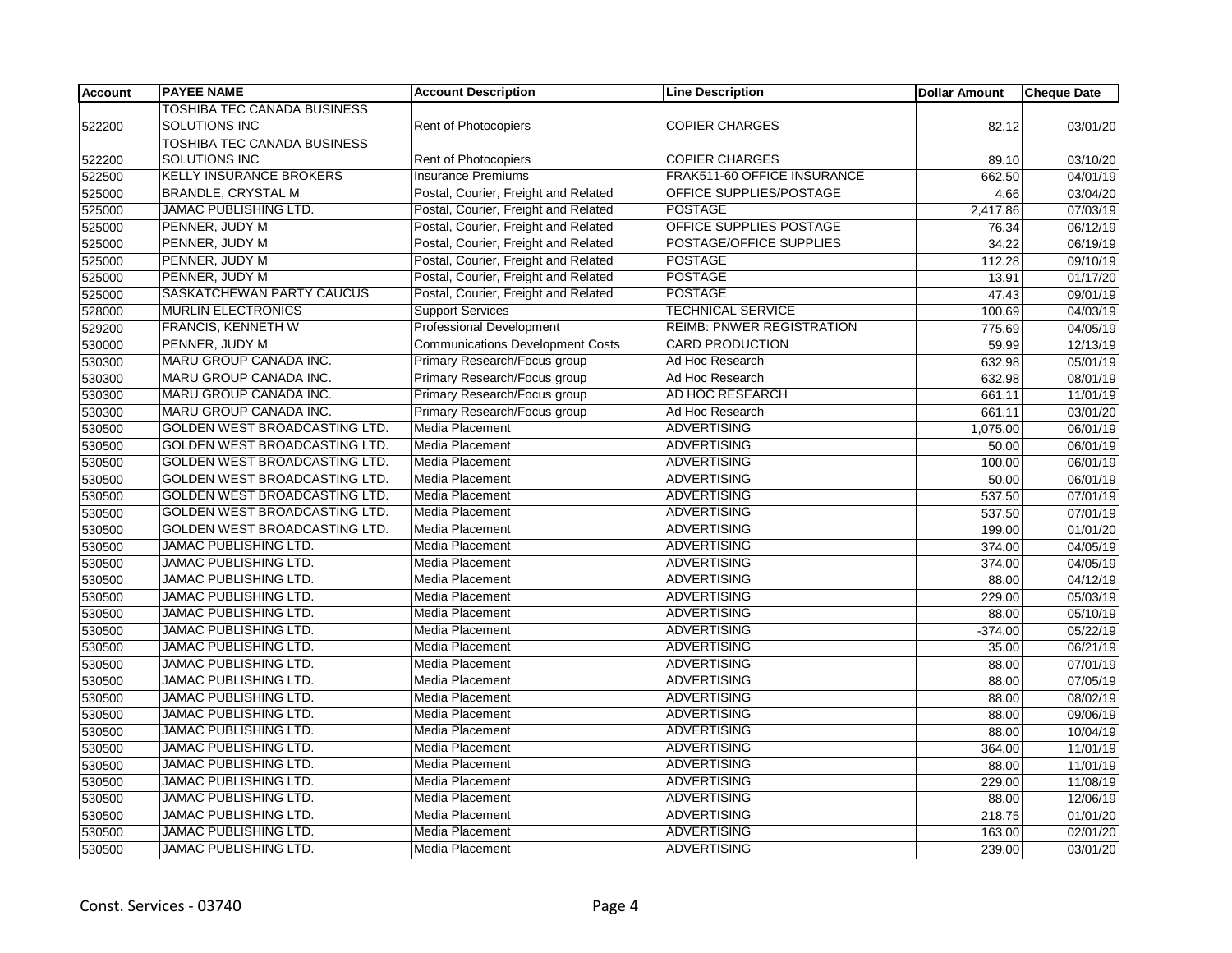| <b>Account</b> | <b>PAYEE NAME</b>                      | <b>Account Description</b>         | <b>Line Description</b>     | <b>Dollar Amount</b> | <b>Cheque Date</b> |
|----------------|----------------------------------------|------------------------------------|-----------------------------|----------------------|--------------------|
| 530500         | <b>PRAIRIE WEST HISTORICAL SOCIETY</b> | Media Placement                    | <b>ADVERTISING</b>          | 100.00               | 12/01/19           |
| 530500         | <b>ROTARY CLUB OF KINDERSLEY</b>       | Media Placement                    | <b>ADVERTISING</b>          | 100.00               | 12/01/19           |
| 530500         | <b>WEEKLY BEAN</b>                     | Media Placement                    | <b>ADVERTISING</b>          | 180.00               | 03/01/20           |
| 530500         | <b>WEEKLY BEAN</b>                     | Media Placement                    | <b>ADVERTISING</b>          | 180.00               | 03/01/20           |
| 550200         | JAMAC PUBLISHING LTD.                  | Books, Mags and Ref Materials      | <b>SUBSCRIPTION RENEWAL</b> | 29.00                | 04/01/19           |
| 550200         | JAMAC PUBLISHING LTD.                  | Books, Mags and Ref Materials      | SUBSCRIPTION RENEWAL        | 27.00                | 05/10/19           |
| 555000         | <b>BEE-J'S OFFICE PLUS</b>             | <b>Other Material and Supplies</b> | <b>OFFICE SUPPLIES</b>      | 26.50                | 05/01/19           |
| 555000         | <b>BEE-J'S OFFICE PLUS</b>             | Other Material and Supplies        | <b>OFFICE SUPPLIES</b>      | 246.88               | 05/01/19           |
| 555000         | <b>BEE-J'S OFFICE PLUS</b>             | Other Material and Supplies        | <b>OFFICE SUPPLIES</b>      | 50.84                | 06/01/19           |
| 555000         | <b>BEE-J'S OFFICE PLUS</b>             | <b>Other Material and Supplies</b> | OFFICE SUPPLIES             | 24.89                | 09/01/19           |
| 555000         | <b>BEE-J'S OFFICE PLUS</b>             | Other Material and Supplies        | OFFICE SUPPLIES             | 162.72               | 01/01/20           |
| 555000         | <b>BEE-J'S OFFICE PLUS</b>             | Other Material and Supplies        | <b>OFFICE SUPPLIES</b>      | 16.95                | 01/15/20           |
| 555000         | <b>BRANDLE, CRYSTAL M</b>              | <b>Other Material and Supplies</b> | OFFICE SUPPLIES/POSTAGE     | 2.76                 | 03/04/20           |
| 555000         | PENNER, JUDY M                         | Other Material and Supplies        | OFFICE SUPPLIES POSTAGE     | 21.98                | 06/12/19           |
| 555000         | PENNER, JUDY M                         | Other Material and Supplies        | POSTAGE/OFFICE SUPPLIES     | 32.97                | 06/19/19           |
| 555000         | PENNER, JUDY M                         | Other Material and Supplies        | OFFICE SUPPLIES             | 52.91                | 07/30/19           |
| 555000         | PENNER, JUDY M                         | <b>Other Material and Supplies</b> | OFFICE SUPPLIES             | 19.97                | 10/01/19           |
| 555000         | PENNER, JUDY M                         | Other Material and Supplies        | <b>OFFICE SUPPLIES</b>      | 25.06                | 11/01/19           |
| 555000         | PENNER, JUDY M                         | Other Material and Supplies        | <b>OFFICE SUPPLIES</b>      | 22.10                | 12/11/19           |
| 555000         | PENNER, JUDY M                         | Other Material and Supplies        | <b>OFFICE SUPPLIES</b>      | 24.09                | 01/06/20           |
| 555000         | PENNER, JUDY M                         | Other Material and Supplies        | <b>OFFICE SUPPLIES</b>      | 59.03                | 01/16/20           |
| 555000         | PENNER, JUDY M                         | Other Material and Supplies        | <b>OFFICE SUPPLIES</b>      | 36.81                | 02/01/20           |
| 555000         | <b>WATER PURE BOTTLING CO.</b>         | Other Material and Supplies        | <b>WATER DELIVERY</b>       | 39.00                | 05/01/19           |
| 564600         | <b>MURLIN ELECTRONICS</b>              | Computer Software - Exp            | <b>ANTIVIRUS MONITORING</b> | 159.00               | 04/01/19           |
| 564600         | PENNER, JUDY M                         | Computer Software - Exp            | <b>SOFTWARE</b>             | 116.59               | 03/04/20           |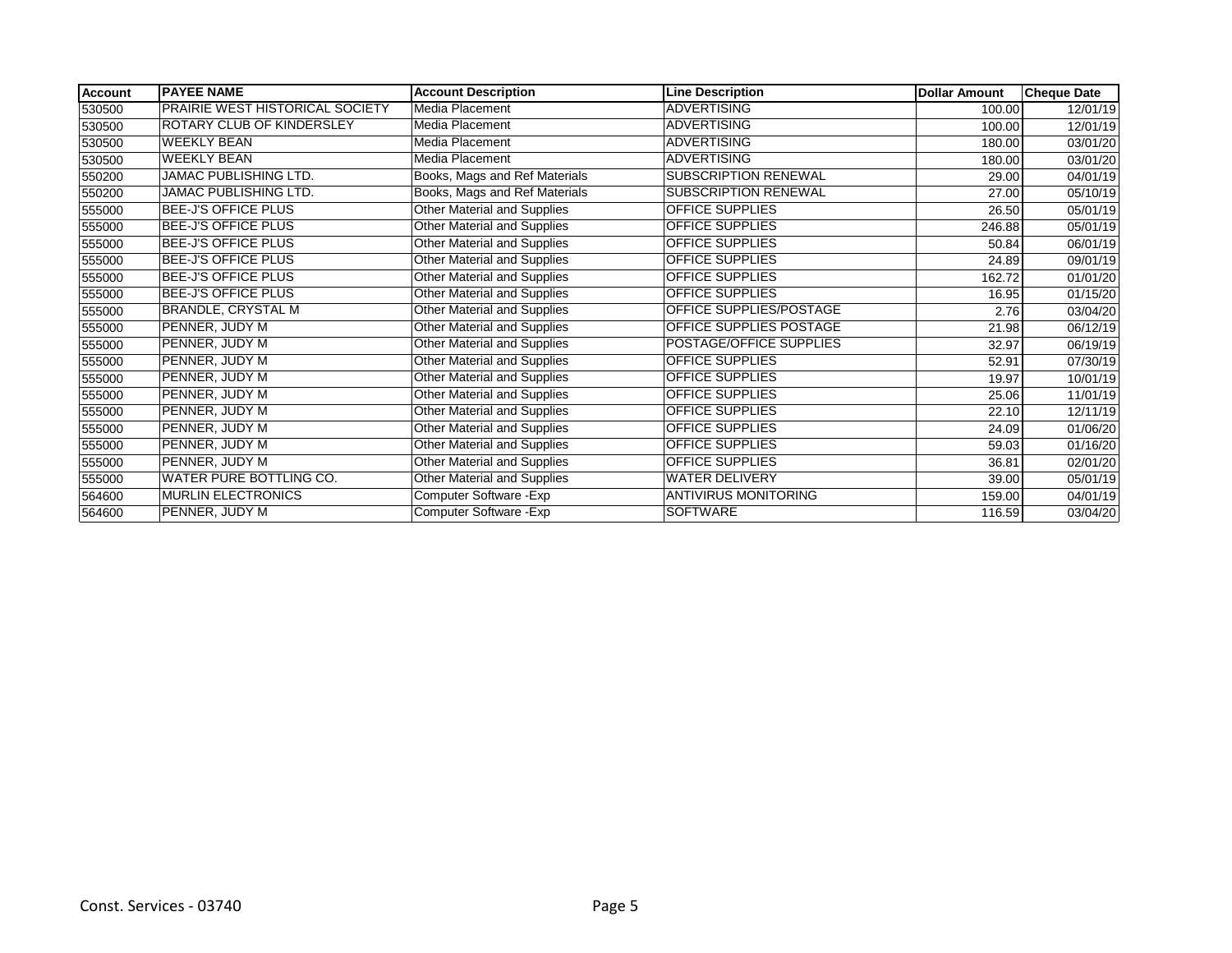## **LEGISLATIVE ASSEMBLY OF SASKATCHEWAN MEMBERS' ACCOUNTABILITY AND DISCLOSURE REPORT For the fiscal year ending March 31, 2020**

#### **DIRECTIVE #6 - CONSTITUENCY ASSISTANT EXPENSES**

**2019-2020 TOTAL: \$65,220.59**

| <b>Account</b> | <b>Payee Name</b>         | <b>Account Description</b>    | <b>Dollar Amount</b> | <b>Cheque Date</b> |  |
|----------------|---------------------------|-------------------------------|----------------------|--------------------|--|
|                |                           |                               |                      |                    |  |
| 513000         | PENNER, JUDY M            | <b>Out-of-Scope Permanent</b> | 0.00                 | 04/03/19           |  |
| 513000         | PENNER, JUDY M            | Out-of-Scope Permanent        | 1,800.00             | 04/16/19           |  |
| 513000         | PENNER, JUDY M            | Out-of-Scope Permanent        | 1,800.00             | 05/01/19           |  |
| 513000         | PENNER, JUDY M            | Out-of-Scope Permanent        | 1,800.00             | 05/15/19           |  |
| 513000         | PENNER, JUDY M            | Out-of-Scope Permanent        | 1,800.00             | 05/29/19           |  |
| 513000         | PENNER, JUDY M            | Out-of-Scope Permanent        | 1,800.00             | 06/12/19           |  |
| 513000         | PENNER, JUDY M            | Out-of-Scope Permanent        | 1,800.00             | 06/26/19           |  |
| 513000         | PENNER, JUDY M            | Out-of-Scope Permanent        | 1,800.00             | 07/10/19           |  |
| 513000         | PENNER, JUDY M            | Out-of-Scope Permanent        | 1,800.00             | 07/24/19           |  |
| 513000         | PENNER, JUDY M            | Out-of-Scope Permanent        | 1,800.00             | 08/07/19           |  |
| 513000         | PENNER, JUDY M            | Out-of-Scope Permanent        | 1,800.00             | 08/21/19           |  |
| 513000         | PENNER, JUDY M            | Out-of-Scope Permanent        | 1,800.00             | 09/04/19           |  |
| 513000         | PENNER, JUDY M            | Out-of-Scope Permanent        | 1,800.00             | 09/18/19           |  |
| 513000         | PENNER, JUDY M            | Out-of-Scope Permanent        | 1,800.00             | 10/02/19           |  |
| 513000         | PENNER, JUDY M            | Out-of-Scope Permanent        | 1,800.00             | 10/16/19           |  |
| 513000         | PENNER, JUDY M            | Out-of-Scope Permanent        | 1,800.00             | 11/01/19           |  |
| 513000         | PENNER, JUDY M            | Out-of-Scope Permanent        | 1,800.00             | 11/13/19           |  |
| 513000         | PENNER, JUDY M            | Out-of-Scope Permanent        | 2,025.00             | 11/27/19           |  |
| 513000         | PENNER, JUDY M            | Out-of-Scope Permanent        | 1,800.00             | 12/11/19           |  |
| 513000         | PENNER, JUDY M            | Out-of-Scope Permanent        | 1,800.00             | 12/24/19           |  |
| 513000         | PENNER, JUDY M            | Out-of-Scope Permanent        | 1,800.00             | 01/08/20           |  |
| 513000         | PENNER, JUDY M            | Out-of-Scope Permanent        | 1,800.00             | 01/23/20           |  |
| 513000         | PENNER, JUDY M            | Out-of-Scope Permanent        | 1,800.00             | 02/05/20           |  |
| 513000         | PENNER, JUDY M            | Out-of-Scope Permanent        | 2,216.25             | 02/19/20           |  |
| 513000         | PENNER, JUDY M            | Out-of-Scope Permanent        | 2,045.25             | 03/04/20           |  |
| 513000         | PENNER, JUDY M            | Out-of-Scope Permanent        | 1,818.00             | 03/18/20           |  |
| 513000         | PENNER, JUDY M            | Out-of-Scope Permanent        | 1,818.00             | 04/01/20           |  |
| 513000         | PENNER, JUDY M            | Out-of-Scope Permanent        | 227.25               | 04/09/20           |  |
| 514000         | <b>BRANDLE, CRYSTAL M</b> | Casual/Term                   | 868.80               | 03/18/20           |  |
| 514000         | <b>BRANDLE, CRYSTAL M</b> | Casual/Term                   | 588.54               | 04/01/20           |  |
| 514000         | <b>BRANDLE, CRYSTAL M</b> | Casual/Term                   | 392.36               | 04/09/20           |  |
| 514000         | SYROTA, RITA I F          | Casual/Term                   | 756.70               | 04/16/19           |  |
| 514000         | SYROTA, RITA I F          | Casual/Term                   | 1,008.93             | 05/01/19           |  |
| 514000         | SYROTA, RITA I F          | Casual/Term                   | 1,261.16             | 05/15/19           |  |
| 514000         | SYROTA, RITA I F          | Casual/Term                   | 252.23               | 05/29/19           |  |
| 514000         | SYROTA, RITA I F          | Casual/Term                   | 504.47               | 06/12/19           |  |
| 514000         | SYROTA, RITA I F          | Casual/Term                   | 504.47               | 06/26/19           |  |
| 514000         | SYROTA, RITA I F          | Casual/Term                   | 1,261.16             | 07/10/19           |  |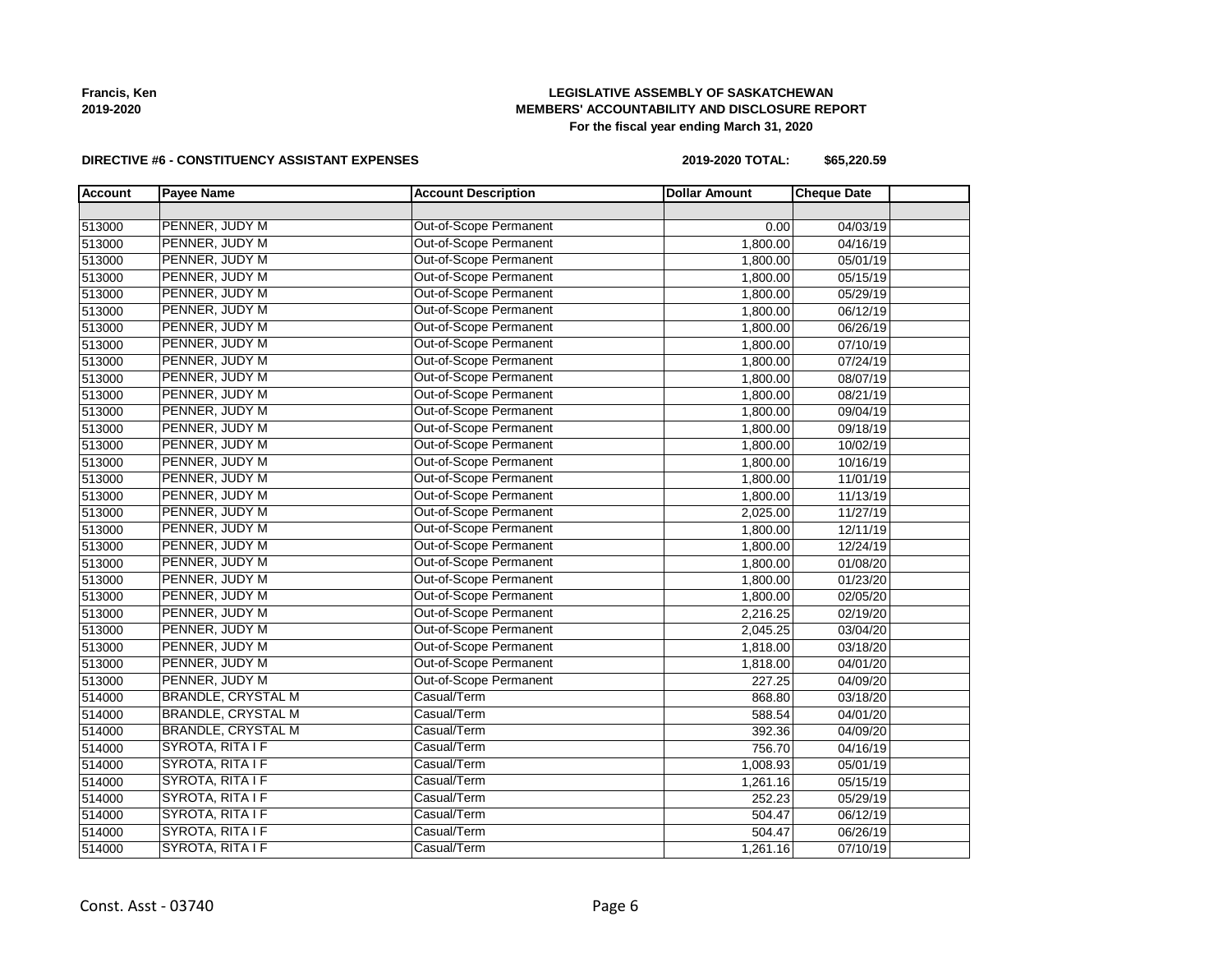| <b>Account</b> | <b>Payee Name</b> | <b>Account Description</b>       | <b>Dollar Amount</b> | <b>Cheque Date</b> |  |
|----------------|-------------------|----------------------------------|----------------------|--------------------|--|
| 514000         | SYROTA, RITA I F  | Casual/Term                      | 504.47               | 07/24/19           |  |
| 514000         | SYROTA, RITA I F  | Casual/Term                      | 504.47               | 08/07/19           |  |
| 514000         | SYROTA, RITA I F  | Casual/Term                      | 252.23               | 08/21/19           |  |
| 514000         | SYROTA, RITA I F  | Casual/Term                      | 1,261.16             | 09/04/19           |  |
| 514000         | SYROTA, RITA I F  | Casual/Term                      | 1,513.40             | 09/18/19           |  |
| 514000         | SYROTA, RITA I F  | Casual/Term                      | 252.23               | 10/02/19           |  |
| 514000         | SYROTA, RITA I F  | Casual/Term                      | 504.47               | 10/16/19           |  |
| 514000         | SYROTA, RITA I F  | Casual/Term                      | 252.23               | 11/01/19           |  |
| 514000         | SYROTA, RITA I F  | Casual/Term                      | 504.47               | 11/13/19           |  |
| 514000         | SYROTA, RITA I F  | Casual/Term                      | 252.23               | 11/27/19           |  |
| 514000         | SYROTA, RITA I F  | Casual/Term                      | 638.99               | 12/11/19           |  |
| 514000         | SYROTA, RITA I F  | Casual/Term                      | 504.47               | 12/24/19           |  |
| 514000         | SYROTA, RITA I F  | Casual/Term                      | 756.70               | 01/08/20           |  |
| 514000         | SYROTA, RITA I F  | Casual/Term                      | 504.47               | 01/23/20           |  |
| 514000         | SYROTA, RITA I F  | Casual/Term                      | 756.70               | 02/05/20           |  |
| 514000         | SYROTA, RITA I F  | Casual/Term                      | 909.33               | 02/19/20           |  |
|                |                   | Change in Y/E Accrued Empl Leave |                      |                    |  |
| 519900         | None (Default)    | Entitlements                     | 0.00                 | 04/14/20           |  |